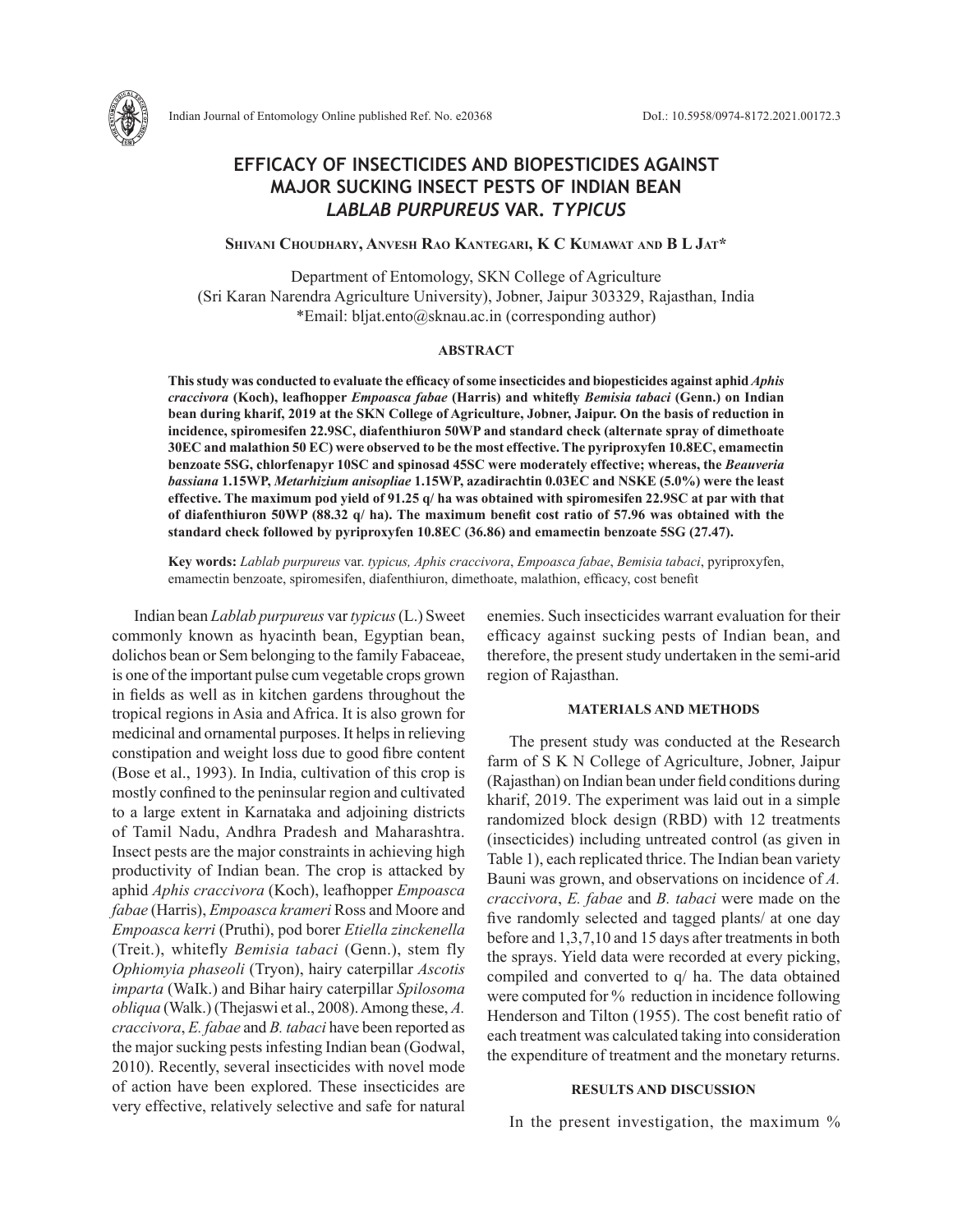reduction in the incidence of *A. craccivora*, *E. fabae, B. tabaci* was observed after three days of application; however, with entomopathogenic fungi, it was observed after seven days, and then decreased. The treatment of spiromesifen, diafenthiuron and standard check (alternate spray of dimethoate and malathion) proved to be the most effective (Table 1-3). The effectiveness of spiromesifen was in confirmity with Pachundkar et al. (2013) against whitefly on cluster bean. Anandmurthy et al. (2017) found dimethoate (0.03%) as the most effective against aphid and jassid on cowpea and dimethoate (0.03%) and spiromesifen (0.08%) against whitefly. Halder et al. (2018) reported the effectiveness of spiromesifen against jassid infesting cotton. Razaq et al. (2005) found that diafenthiuron gave high mortality of jassid and whitefly. The present observations also corroborated with those of Shaikh et al. (2012) on spiromesifen and diafenthiuron against whitefly and diafenthiuron against jassid. Reddy et al. (2014) reported >80% mortality *A. craccivora* in cowpea with dimethoate (0.06%). Kharade et al. (2018) found imidacloprid as the most effective on jassid and whitefly followed by dimethoate. The results are also in conformity with that of Choudhari (2015b) that diafenthiuron, dimethoate and chlorantraniliprole are the most effective against leafhopper and aphid on Indian bean.

In case of whitefly, the most effective treatments were diafenthiuron, dimethoate and pyriproxyfen. In the present study, pyriproxyfen (0.01%), emamectin benzoate (0.005%), chlorfenapyr (0.05%) and spinosad (0.01%) were moderately effective. These results are in agreement with the findings of Rajawat et al. (2017) on emamectin benzoate against the *B. tabaci* and *A. craccivora*. Shivanna et al. (2011) proved effectiveness of dimethoate on cotton. The treatment of *B. bassiana*, *M. anisopliae*, azadirachtin and NSKE (5.0%) were the least effective. Khade et al. (2014) proved neem oil (1.0%), karanj oil (1.0%), NSE (5.0%) and *Verticillium lecanii* (2×10<sup>9</sup>cfu/ ml 4g) as effective against aphid and jassid in brinjal. Reddy et al. (2014) reported 69.0 and 50.0% mortality of cowpea aphid *A. craccivora* with neem oil (1.0%) and azadiracthin (0.03%), respectively. Swarnalata et al. (2015) found that the thiamethoxam (0.01%) was effective against aphid. Yadav et al. (2015) found that NSKE (5.0%) and *M. anisopliae* (2 x107 spores l<sup>-1</sup>) as least effective against sucking pests in cluster bean. Chaudhari et al. (2015a) reported NSKE and neem leaf extract as effective against sucking pests.

The pod yield data given in Table 4 reveal that

maximum pod yield of 91.25 q/ ha was obtained with spiromesifen followed by alternate spray of dimethoate and malathion (92.82 q/ ha) and diafenthiuron (88.32 q/ ha); and the least was in *B. bassiana* and *M. anisopliae* (58.70 and 59.15 q/ ha., respectively. The maximum benefit cost ratio of 57.96 was obtained with the standard check (alternate spray of dimethoate and malathion) followed by pyriproxyfen (36.86) and emamectin benzoate (27.47); and the least was 4.80 obtained with NSKE, azadirachtin (9.34) and *B. bassiana* (9.87). These results are partially in agreement with those of Shaikh et al. (2012) on diafenthiuron; Anandmurthy et al. (2017) observed maximum grain yield of cowpea 853 kg/ ha with dinotefuran followed by acetamiprid, spiromesifen and dimethoate. On the benefit cost ratio, acetamiprid (21.8) proved to be most economically viable followed by dimethoate (21.2). Choudhary et al. (2017) obtained the least grain yield in azadirachtin, while Jhakar et al. (2018) found imidacloprid (0.005%) as the most effective with maximum fruit yield and benefit cost ratio followed by dimethoate. Chaudhari et al. (2015a) found maximum incremental benefit cost ratio with NSKE and neem leaf extract.

## **ACKNOWLEDGEMENTS**

The authors thank the Dean, S K N College of Agriculture, Jobner for providing necessary facilities to accomplish the study.

#### **REFERENCES**

- Anandmurthy T, Parmar G M, Arvindarajan G. 2017. Bioefficacy of new molecules against sucking pests in summer cowpea. International Journal of Plant Protection 2: 236-240.
- Bose T K, Som M G, Kabir J. 1993. Vegetable crops. Naya Prakash, 206 Bidhan Sarani, Calcutta. 612 pp.
- Chaudhari A J, Korat D M, Dabhi M R. 2015a. Bioefficacy of ecofriendly insecticides against pests of Indian bean, *Lablab purpureus* (L). Karnataka Journal of Agricultural Sciences 28 (2): 271-273.
- Chaudhari A J, Korat D M, Dabhi M R. 2015b. Bioefficacy of newer insecticides against major insect pests of Indian bean, *Lablab purpureus* (L). Karnataka journal of Agricultural Sciences 28: 616-619.
- Choudhary A L, Hussain A, Choudhary M D, Samota R G, Jat S L. 2017. Bioefficacy of newer insecticides against aphid *Aphis craccivora* Koch on cowpea. Journal of Pharmacognosy and Phytochemistry 6: 1788-1722.
- Godwal B. 2010. Population dynamics and varietal preferance of aphid *Aphis craccivora* Koch on Indian bean. M Sc (Ag) thesis. S K Rajasthan Agricultural University, Bikaner.
- Halder P, Datta M K, Sourav B. 2018. Evaluation of some novel mode of insecticides against cotton jassid *Amrasca biguttula biguttula* (Ishida) in new alluvial zone of West Bengal, India. International Journal of Current Microbiology and Applied Sciences 7**:** 2319- 7706.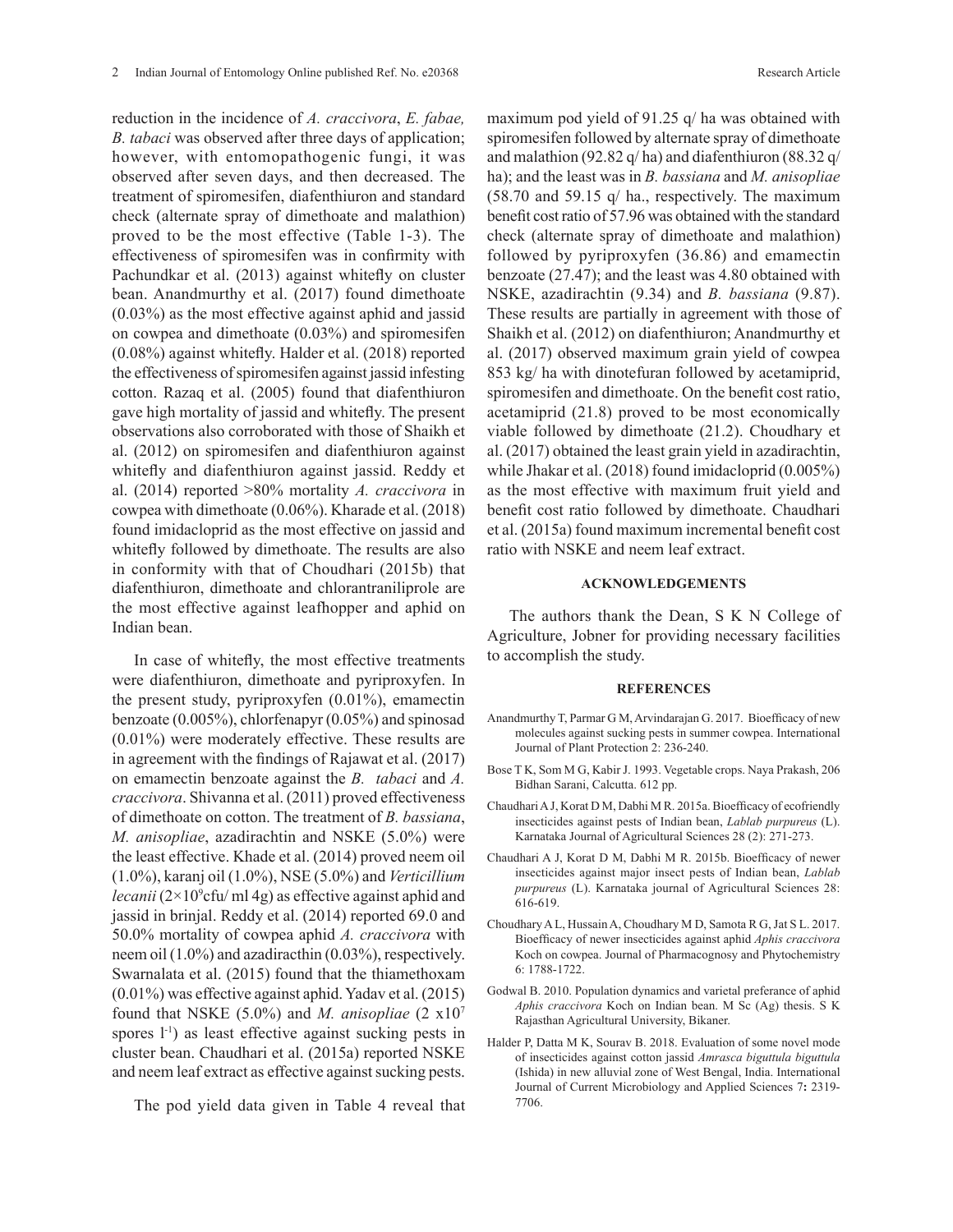| S.                   | Treatments                  | Dosage/                |                                                                                                                                                                                                                                                         |                                                                                                                                                                                                                                                                                       |                                                                                                                                                                                                                                                                                            |                                                                                                                                                                                                                                                                  |                                                                                                                                                                                                                                |                                                                                                                                                                                                                                                                                                                                                                                                | Mean % reduction days after                                                                                                                                                                                                                                                                                                                       |                                                                                                                                                                                                                                |                                                                                                                                                                                                                             |                                                                                                                                                                                                                                                                                |                                                                                                                                                                                                                                |                                                                                                                                                                                                                             |
|----------------------|-----------------------------|------------------------|---------------------------------------------------------------------------------------------------------------------------------------------------------------------------------------------------------------------------------------------------------|---------------------------------------------------------------------------------------------------------------------------------------------------------------------------------------------------------------------------------------------------------------------------------------|--------------------------------------------------------------------------------------------------------------------------------------------------------------------------------------------------------------------------------------------------------------------------------------------|------------------------------------------------------------------------------------------------------------------------------------------------------------------------------------------------------------------------------------------------------------------|--------------------------------------------------------------------------------------------------------------------------------------------------------------------------------------------------------------------------------|------------------------------------------------------------------------------------------------------------------------------------------------------------------------------------------------------------------------------------------------------------------------------------------------------------------------------------------------------------------------------------------------|---------------------------------------------------------------------------------------------------------------------------------------------------------------------------------------------------------------------------------------------------------------------------------------------------------------------------------------------------|--------------------------------------------------------------------------------------------------------------------------------------------------------------------------------------------------------------------------------|-----------------------------------------------------------------------------------------------------------------------------------------------------------------------------------------------------------------------------|--------------------------------------------------------------------------------------------------------------------------------------------------------------------------------------------------------------------------------------------------------------------------------|--------------------------------------------------------------------------------------------------------------------------------------------------------------------------------------------------------------------------------|-----------------------------------------------------------------------------------------------------------------------------------------------------------------------------------------------------------------------------|
| Σò,                  |                             | conc. (%)              |                                                                                                                                                                                                                                                         |                                                                                                                                                                                                                                                                                       |                                                                                                                                                                                                                                                                                            |                                                                                                                                                                                                                                                                  |                                                                                                                                                                                                                                |                                                                                                                                                                                                                                                                                                                                                                                                |                                                                                                                                                                                                                                                                                                                                                   |                                                                                                                                                                                                                                |                                                                                                                                                                                                                             | Spray                                                                                                                                                                                                                                                                          |                                                                                                                                                                                                                                |                                                                                                                                                                                                                             |
|                      |                             |                        | $\rm{One}$                                                                                                                                                                                                                                              | Three                                                                                                                                                                                                                                                                                 | Seven                                                                                                                                                                                                                                                                                      | Γeη                                                                                                                                                                                                                                                              |                                                                                                                                                                                                                                | Mean                                                                                                                                                                                                                                                                                                                                                                                           |                                                                                                                                                                                                                                                                                                                                                   | Three                                                                                                                                                                                                                          | Seven                                                                                                                                                                                                                       |                                                                                                                                                                                                                                                                                |                                                                                                                                                                                                                                | Mean                                                                                                                                                                                                                        |
|                      | Spiromesifen 22.9SC         | 0.02                   |                                                                                                                                                                                                                                                         |                                                                                                                                                                                                                                                                                       |                                                                                                                                                                                                                                                                                            |                                                                                                                                                                                                                                                                  |                                                                                                                                                                                                                                |                                                                                                                                                                                                                                                                                                                                                                                                |                                                                                                                                                                                                                                                                                                                                                   |                                                                                                                                                                                                                                |                                                                                                                                                                                                                             |                                                                                                                                                                                                                                                                                |                                                                                                                                                                                                                                |                                                                                                                                                                                                                             |
|                      |                             |                        | $\frac{1}{(16.69)}$                                                                                                                                                                                                                                     | $\begin{array}{l} 60,0000\\ (0,00000)\\ (0,00000)\\ (0,0000)\\ (0,0000)\\ (0,0000)\\ (0,0000)\\ (0,0000)\\ (0,0000)\\ (0,0000)\\ (0,0000)\\ (0,0000)\\ (0,0000)\\ (0,0000)\\ (0,0000)\\ (0,0000)\\ (0,0000)\\ (0,0000)\\ (0,0000)\\ (0,0000)\\ (0,0000)\\ (0,0000)\\ (0,0000)\\ (0,0$ | 84.66.89<br>80.66.87<br>76.71.90<br>77.30<br>77.30<br>76.50<br>76.50<br>76.50<br>76.50<br>76.50<br>76.50<br>76.50<br>76.50<br>76.50<br>76.50<br>76.50<br>76.50<br>76.50<br>76.50<br>76.50<br>76.50<br>76.50<br>76.50<br>76.50<br>76.50<br>76.50<br>76.50<br>76.50<br>76.50<br>76.50<br>76. | 72.20                                                                                                                                                                                                                                                            | $(60.400, 60.400, 60.400, 60.400, 60.400, 60.400, 60.400, 60.400, 60.400, 60.400, 60.400, 60.400, 60.400, 60.400, 60.400, 60.400, 60.400, 60.400, 60.400, 60.400, 60.400, 60.400, 60.400, 60.400, 60.400, 60.400, 60.400, 60.$ | $\begin{array}{l} \n\overline{19.60} \\ \n\overline{19.50} \\ \n\overline{19.40} \\ \n\overline{19.50} \\ \n\overline{19.60} \\ \n\overline{19.50} \\ \n\overline{10.50} \\ \n\overline{10.50} \\ \n\overline{10.50} \\ \n\overline{10.50} \\ \n\overline{10.50} \\ \n\overline{10.50} \\ \n\overline{10.50} \\ \n\overline{11.80} \\ \n\overline{10.50} \\ \n\overline{11.40} \\ \n\overline$ | $\begin{array}{l} \n 0 & \text{if } 6 & \text{if } 6 & \text{if } 6 & \text{if } 6 & \text{if } 6 & \text{if } 6 & \text{if } 6 & \text{if } 6 & \text{if } 6 & \text{if } 6 & \text{if } 6 & \text{if } 6 & \text{if } 6 & \text{if } 6 & \text{if } 6 & \text{if } 6 & \text{if } 6 & \text{if } 6 & \text{if } 6 & \text{if } 6 & \text{if } $ | $(3, 1)$ $(7, 1)$ $(8, 3)$ $(8, 3)$ $(7, 2)$ $(8, 3)$ $(8, 3)$ $(8, 4)$ $(8, 5)$ $(8, 3)$ $(8, 3)$ $(8, 3)$ $(8, 3)$ $(8, 3)$ $(8, 3)$ $(8, 3)$ $(8, 3)$ $(8, 3)$ $(8, 3)$ $(8, 3)$ $(8, 3)$ $(8, 3)$ $(8, 3)$ $(8, 3)$ $(8, $ | $(80.30)$ $(80.40)$ $(80.50)$ $(80.50)$ $(80.50)$ $(80.50)$ $(80.50)$ $(80.50)$ $(80.50)$ $(80.50)$ $(80.50)$ $(80.50)$ $(80.50)$ $(80.50)$ $(80.50)$ $(80.50)$ $(80.50)$ $(80.50)$ $(80.50)$ $(80.50)$ $(80.50)$ $(80.50)$ | $74.5($<br>$50.67$<br>$50.72$<br>$50.67$<br>$50.67$<br>$50.67$<br>$50.67$<br>$50.67$<br>$50.67$<br>$50.67$<br>$50.67$<br>$50.67$<br>$50.67$<br>$50.67$<br>$50.67$<br>$50.67$<br>$50.67$<br>$50.67$<br>$50.67$<br>$50.67$<br>$50.67$<br>$50.67$<br>$50.67$<br>$50.67$<br>$50.6$ | $(5,5,6)$ $(5,6)$ $(5,6)$ $(5,6)$ $(5,6)$ $(5,6)$ $(5,6)$ $(5,6)$ $(5,6)$ $(5,6)$ $(5,6)$ $(5,6)$ $(5,6)$ $(5,6)$ $(5,6)$ $(5,6)$ $(5,6)$ $(5,6)$ $(5,6)$ $(5,6)$ $(5,6)$ $(5,6)$ $(5,6)$ $(5,6)$ $(5,6)$ $(5,6)$ $(5,6)$ $(5$ | $[8, 23]$ $[8, 69]$ $[8, 69]$ $[8, 69]$ $[8, 69]$ $[8, 69]$ $[8, 69]$ $[8, 69]$ $[8, 69]$ $[8, 69]$ $[8, 69]$ $[8, 69]$ $[8, 69]$ $[8, 69]$ $[8, 69]$ $[8, 69]$ $[8, 69]$ $[8, 69]$ $[8, 69]$ $[8, 69]$ $[8, 69]$ $[8, 69]$ |
| $\sim$               | Diafenthiruon 50WP          | 0.005                  |                                                                                                                                                                                                                                                         |                                                                                                                                                                                                                                                                                       |                                                                                                                                                                                                                                                                                            |                                                                                                                                                                                                                                                                  |                                                                                                                                                                                                                                |                                                                                                                                                                                                                                                                                                                                                                                                |                                                                                                                                                                                                                                                                                                                                                   |                                                                                                                                                                                                                                |                                                                                                                                                                                                                             |                                                                                                                                                                                                                                                                                |                                                                                                                                                                                                                                |                                                                                                                                                                                                                             |
|                      |                             |                        | $85.49$ (67.54)<br>$80.80$ (67.54)<br>$80.80$ (68.65)<br>$80.80$ (68.65)<br>$80.80$ (68.65)<br>$80.80$ (68.65)<br>$80.80$ (68.65)<br>$80.80$ (68.65)<br>$80.80$ (68.65)<br>$80.80$ (68.65)<br>$80.80$ (68.65)<br>$80.80$ (68.65)<br>$80.80$ (68.65)<br> |                                                                                                                                                                                                                                                                                       |                                                                                                                                                                                                                                                                                            | 69.4(<br>56.42, 36.30)<br>63.5(53.1)<br>63.8(53.01)<br>63.8(53.01)<br>63.7(7, 7(58)<br>63.7(7, 7(58)<br>63.7(7, 7(58)<br>63.7(7, 7(50)<br>63.7(7, 7(50)<br>63.7(7, 7(50)<br>63.7(7, 7)<br>63.7(7, 7)<br>63.7(7, 7)<br>63.7(7, 7)<br>63.7(7, 7)<br>63.7(7, 7)<br> |                                                                                                                                                                                                                                |                                                                                                                                                                                                                                                                                                                                                                                                |                                                                                                                                                                                                                                                                                                                                                   |                                                                                                                                                                                                                                |                                                                                                                                                                                                                             |                                                                                                                                                                                                                                                                                |                                                                                                                                                                                                                                |                                                                                                                                                                                                                             |
| $\dot{\mathfrak{S}}$ | Emamectin benzoate 5SG      | 0.005                  |                                                                                                                                                                                                                                                         |                                                                                                                                                                                                                                                                                       |                                                                                                                                                                                                                                                                                            |                                                                                                                                                                                                                                                                  |                                                                                                                                                                                                                                |                                                                                                                                                                                                                                                                                                                                                                                                |                                                                                                                                                                                                                                                                                                                                                   |                                                                                                                                                                                                                                |                                                                                                                                                                                                                             |                                                                                                                                                                                                                                                                                |                                                                                                                                                                                                                                |                                                                                                                                                                                                                             |
|                      |                             |                        |                                                                                                                                                                                                                                                         |                                                                                                                                                                                                                                                                                       |                                                                                                                                                                                                                                                                                            |                                                                                                                                                                                                                                                                  |                                                                                                                                                                                                                                |                                                                                                                                                                                                                                                                                                                                                                                                |                                                                                                                                                                                                                                                                                                                                                   |                                                                                                                                                                                                                                |                                                                                                                                                                                                                             |                                                                                                                                                                                                                                                                                |                                                                                                                                                                                                                                |                                                                                                                                                                                                                             |
| 4                    | Spinosad 45SC               | 0.01                   |                                                                                                                                                                                                                                                         |                                                                                                                                                                                                                                                                                       |                                                                                                                                                                                                                                                                                            |                                                                                                                                                                                                                                                                  |                                                                                                                                                                                                                                |                                                                                                                                                                                                                                                                                                                                                                                                |                                                                                                                                                                                                                                                                                                                                                   |                                                                                                                                                                                                                                |                                                                                                                                                                                                                             |                                                                                                                                                                                                                                                                                |                                                                                                                                                                                                                                |                                                                                                                                                                                                                             |
|                      |                             |                        |                                                                                                                                                                                                                                                         |                                                                                                                                                                                                                                                                                       |                                                                                                                                                                                                                                                                                            |                                                                                                                                                                                                                                                                  |                                                                                                                                                                                                                                |                                                                                                                                                                                                                                                                                                                                                                                                |                                                                                                                                                                                                                                                                                                                                                   |                                                                                                                                                                                                                                |                                                                                                                                                                                                                             |                                                                                                                                                                                                                                                                                |                                                                                                                                                                                                                                |                                                                                                                                                                                                                             |
| 5.                   | Pyriproxfyen 10.8EC         | 0.01                   |                                                                                                                                                                                                                                                         |                                                                                                                                                                                                                                                                                       |                                                                                                                                                                                                                                                                                            |                                                                                                                                                                                                                                                                  |                                                                                                                                                                                                                                |                                                                                                                                                                                                                                                                                                                                                                                                |                                                                                                                                                                                                                                                                                                                                                   |                                                                                                                                                                                                                                |                                                                                                                                                                                                                             |                                                                                                                                                                                                                                                                                |                                                                                                                                                                                                                                |                                                                                                                                                                                                                             |
|                      |                             |                        |                                                                                                                                                                                                                                                         |                                                                                                                                                                                                                                                                                       |                                                                                                                                                                                                                                                                                            |                                                                                                                                                                                                                                                                  |                                                                                                                                                                                                                                |                                                                                                                                                                                                                                                                                                                                                                                                |                                                                                                                                                                                                                                                                                                                                                   |                                                                                                                                                                                                                                |                                                                                                                                                                                                                             |                                                                                                                                                                                                                                                                                |                                                                                                                                                                                                                                |                                                                                                                                                                                                                             |
| 6.                   | Chlorfenapyr 10SC           | 0.05                   |                                                                                                                                                                                                                                                         |                                                                                                                                                                                                                                                                                       |                                                                                                                                                                                                                                                                                            |                                                                                                                                                                                                                                                                  |                                                                                                                                                                                                                                |                                                                                                                                                                                                                                                                                                                                                                                                |                                                                                                                                                                                                                                                                                                                                                   |                                                                                                                                                                                                                                |                                                                                                                                                                                                                             |                                                                                                                                                                                                                                                                                |                                                                                                                                                                                                                                |                                                                                                                                                                                                                             |
|                      |                             |                        |                                                                                                                                                                                                                                                         |                                                                                                                                                                                                                                                                                       |                                                                                                                                                                                                                                                                                            |                                                                                                                                                                                                                                                                  |                                                                                                                                                                                                                                |                                                                                                                                                                                                                                                                                                                                                                                                |                                                                                                                                                                                                                                                                                                                                                   |                                                                                                                                                                                                                                |                                                                                                                                                                                                                             |                                                                                                                                                                                                                                                                                |                                                                                                                                                                                                                                |                                                                                                                                                                                                                             |
| 7.                   | <b>NSKE</b>                 | 5.00                   |                                                                                                                                                                                                                                                         |                                                                                                                                                                                                                                                                                       |                                                                                                                                                                                                                                                                                            |                                                                                                                                                                                                                                                                  |                                                                                                                                                                                                                                |                                                                                                                                                                                                                                                                                                                                                                                                |                                                                                                                                                                                                                                                                                                                                                   |                                                                                                                                                                                                                                |                                                                                                                                                                                                                             |                                                                                                                                                                                                                                                                                |                                                                                                                                                                                                                                |                                                                                                                                                                                                                             |
|                      |                             |                        |                                                                                                                                                                                                                                                         |                                                                                                                                                                                                                                                                                       |                                                                                                                                                                                                                                                                                            |                                                                                                                                                                                                                                                                  |                                                                                                                                                                                                                                |                                                                                                                                                                                                                                                                                                                                                                                                |                                                                                                                                                                                                                                                                                                                                                   |                                                                                                                                                                                                                                |                                                                                                                                                                                                                             |                                                                                                                                                                                                                                                                                |                                                                                                                                                                                                                                |                                                                                                                                                                                                                             |
| $\infty$             | Azadirachtin 0.03EC         | $5.00 \text{ m}$ $1/1$ |                                                                                                                                                                                                                                                         |                                                                                                                                                                                                                                                                                       |                                                                                                                                                                                                                                                                                            |                                                                                                                                                                                                                                                                  |                                                                                                                                                                                                                                |                                                                                                                                                                                                                                                                                                                                                                                                |                                                                                                                                                                                                                                                                                                                                                   |                                                                                                                                                                                                                                |                                                                                                                                                                                                                             |                                                                                                                                                                                                                                                                                |                                                                                                                                                                                                                                |                                                                                                                                                                                                                             |
|                      |                             |                        |                                                                                                                                                                                                                                                         |                                                                                                                                                                                                                                                                                       |                                                                                                                                                                                                                                                                                            |                                                                                                                                                                                                                                                                  |                                                                                                                                                                                                                                |                                                                                                                                                                                                                                                                                                                                                                                                |                                                                                                                                                                                                                                                                                                                                                   |                                                                                                                                                                                                                                |                                                                                                                                                                                                                             |                                                                                                                                                                                                                                                                                |                                                                                                                                                                                                                                |                                                                                                                                                                                                                             |
| o,                   | Metarhizium anisopliae      | $1.00\;{\rm g}/1$      |                                                                                                                                                                                                                                                         |                                                                                                                                                                                                                                                                                       |                                                                                                                                                                                                                                                                                            |                                                                                                                                                                                                                                                                  |                                                                                                                                                                                                                                |                                                                                                                                                                                                                                                                                                                                                                                                |                                                                                                                                                                                                                                                                                                                                                   |                                                                                                                                                                                                                                |                                                                                                                                                                                                                             |                                                                                                                                                                                                                                                                                |                                                                                                                                                                                                                                |                                                                                                                                                                                                                             |
|                      | L15WP                       |                        |                                                                                                                                                                                                                                                         |                                                                                                                                                                                                                                                                                       |                                                                                                                                                                                                                                                                                            |                                                                                                                                                                                                                                                                  |                                                                                                                                                                                                                                |                                                                                                                                                                                                                                                                                                                                                                                                |                                                                                                                                                                                                                                                                                                                                                   |                                                                                                                                                                                                                                |                                                                                                                                                                                                                             |                                                                                                                                                                                                                                                                                |                                                                                                                                                                                                                                |                                                                                                                                                                                                                             |
| $\overline{10}$ .    | Beauveria bassiana 1.15WP   | 1.00 g/1               |                                                                                                                                                                                                                                                         |                                                                                                                                                                                                                                                                                       |                                                                                                                                                                                                                                                                                            |                                                                                                                                                                                                                                                                  |                                                                                                                                                                                                                                |                                                                                                                                                                                                                                                                                                                                                                                                |                                                                                                                                                                                                                                                                                                                                                   |                                                                                                                                                                                                                                |                                                                                                                                                                                                                             |                                                                                                                                                                                                                                                                                |                                                                                                                                                                                                                                |                                                                                                                                                                                                                             |
|                      |                             |                        |                                                                                                                                                                                                                                                         |                                                                                                                                                                                                                                                                                       |                                                                                                                                                                                                                                                                                            |                                                                                                                                                                                                                                                                  |                                                                                                                                                                                                                                |                                                                                                                                                                                                                                                                                                                                                                                                |                                                                                                                                                                                                                                                                                                                                                   |                                                                                                                                                                                                                                |                                                                                                                                                                                                                             |                                                                                                                                                                                                                                                                                |                                                                                                                                                                                                                                |                                                                                                                                                                                                                             |
|                      | Dimethoate 30 EC/ malathion | 0.03/0.05              |                                                                                                                                                                                                                                                         |                                                                                                                                                                                                                                                                                       |                                                                                                                                                                                                                                                                                            |                                                                                                                                                                                                                                                                  |                                                                                                                                                                                                                                |                                                                                                                                                                                                                                                                                                                                                                                                |                                                                                                                                                                                                                                                                                                                                                   |                                                                                                                                                                                                                                |                                                                                                                                                                                                                             |                                                                                                                                                                                                                                                                                |                                                                                                                                                                                                                                |                                                                                                                                                                                                                             |
|                      | 50 EC (Check)               |                        |                                                                                                                                                                                                                                                         |                                                                                                                                                                                                                                                                                       |                                                                                                                                                                                                                                                                                            |                                                                                                                                                                                                                                                                  |                                                                                                                                                                                                                                |                                                                                                                                                                                                                                                                                                                                                                                                |                                                                                                                                                                                                                                                                                                                                                   |                                                                                                                                                                                                                                |                                                                                                                                                                                                                             |                                                                                                                                                                                                                                                                                |                                                                                                                                                                                                                                |                                                                                                                                                                                                                             |
| $\overline{2}$ .     | Untreated control           |                        |                                                                                                                                                                                                                                                         |                                                                                                                                                                                                                                                                                       |                                                                                                                                                                                                                                                                                            |                                                                                                                                                                                                                                                                  |                                                                                                                                                                                                                                |                                                                                                                                                                                                                                                                                                                                                                                                |                                                                                                                                                                                                                                                                                                                                                   |                                                                                                                                                                                                                                |                                                                                                                                                                                                                             |                                                                                                                                                                                                                                                                                |                                                                                                                                                                                                                                |                                                                                                                                                                                                                             |
|                      |                             |                        |                                                                                                                                                                                                                                                         |                                                                                                                                                                                                                                                                                       |                                                                                                                                                                                                                                                                                            |                                                                                                                                                                                                                                                                  |                                                                                                                                                                                                                                |                                                                                                                                                                                                                                                                                                                                                                                                |                                                                                                                                                                                                                                                                                                                                                   |                                                                                                                                                                                                                                |                                                                                                                                                                                                                             |                                                                                                                                                                                                                                                                                |                                                                                                                                                                                                                                |                                                                                                                                                                                                                             |
|                      | $SEm+$                      |                        |                                                                                                                                                                                                                                                         |                                                                                                                                                                                                                                                                                       |                                                                                                                                                                                                                                                                                            |                                                                                                                                                                                                                                                                  |                                                                                                                                                                                                                                |                                                                                                                                                                                                                                                                                                                                                                                                |                                                                                                                                                                                                                                                                                                                                                   |                                                                                                                                                                                                                                |                                                                                                                                                                                                                             |                                                                                                                                                                                                                                                                                |                                                                                                                                                                                                                                |                                                                                                                                                                                                                             |
|                      | $CD (p=0.05)$               |                        |                                                                                                                                                                                                                                                         |                                                                                                                                                                                                                                                                                       |                                                                                                                                                                                                                                                                                            |                                                                                                                                                                                                                                                                  |                                                                                                                                                                                                                                |                                                                                                                                                                                                                                                                                                                                                                                                |                                                                                                                                                                                                                                                                                                                                                   |                                                                                                                                                                                                                                |                                                                                                                                                                                                                             |                                                                                                                                                                                                                                                                                |                                                                                                                                                                                                                                |                                                                                                                                                                                                                             |

Table 1. Efficacy of novel insecticides and biopesticides against A. craccivora on Indian bean Table 1. Efficacy of novel insecticides and biopesticides against *A. craccivora* on Indian bean

Figures in parentheses angular transformed values Figures in parentheses angular transformed values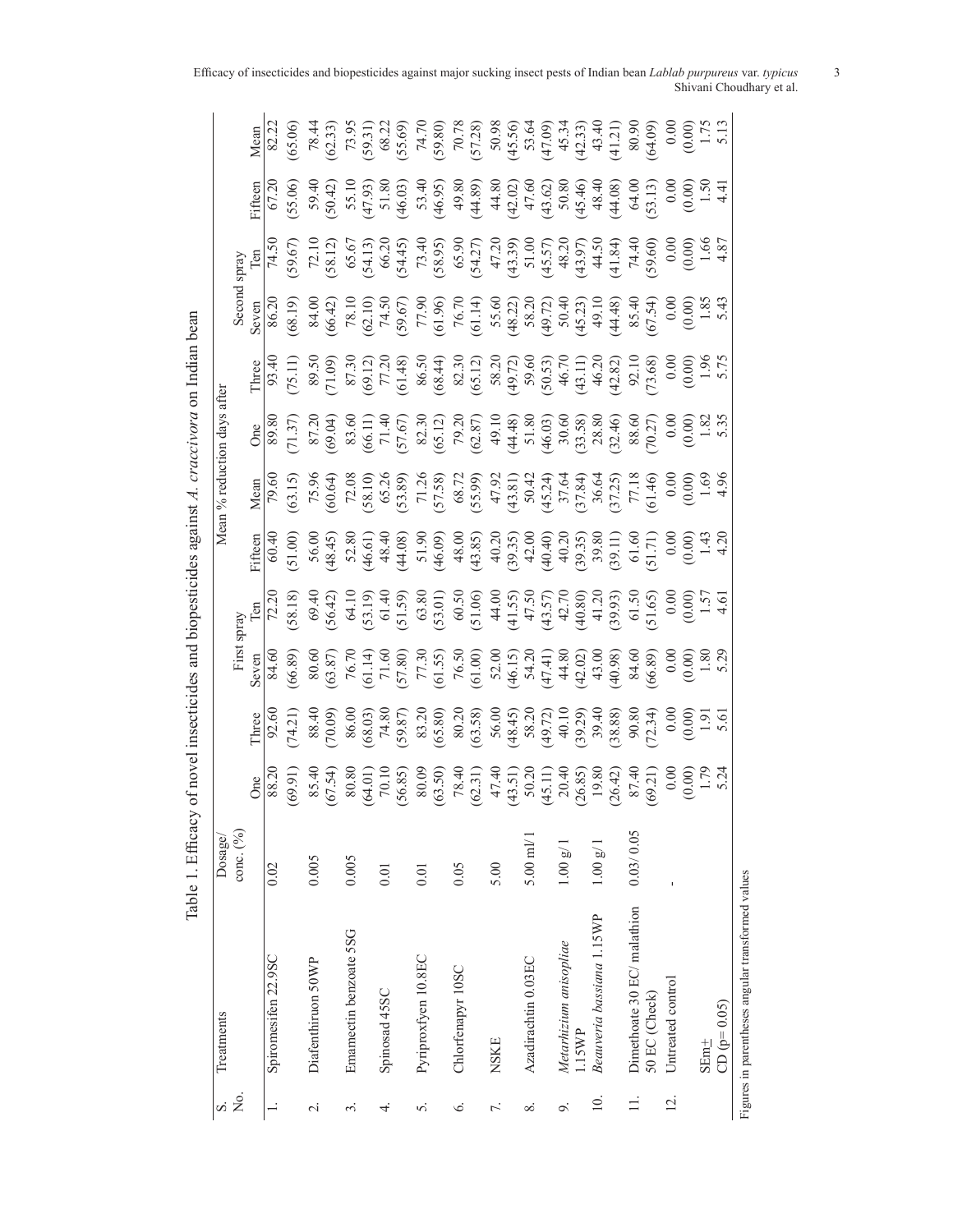| S.                       | Treatments                  | Dosage/                     |                                                                |                                      |                                                                                                                                                                                                                                                                                                                                                                                        |                                                                                                                                                                                                                                                                                                                                                  |                                                                                                                                                                                                                                                                                                                                                                                                   | Mean % reduction days after                                                                                                                                                                                                                                                                                                                                                                              |                                                                                                                                                                                                                                                                                                                                                                                                                                                                                                                                                                                                                                       |                                                                                                                                                                                                                                                                                                                                                                                                                                                                |                                                                                                                                                                                                                                                                                                                                                                                                                              |                                                                                                             |                                                                                                                                                                                                                                                                                                                                                                                                                                                  |
|--------------------------|-----------------------------|-----------------------------|----------------------------------------------------------------|--------------------------------------|----------------------------------------------------------------------------------------------------------------------------------------------------------------------------------------------------------------------------------------------------------------------------------------------------------------------------------------------------------------------------------------|--------------------------------------------------------------------------------------------------------------------------------------------------------------------------------------------------------------------------------------------------------------------------------------------------------------------------------------------------|---------------------------------------------------------------------------------------------------------------------------------------------------------------------------------------------------------------------------------------------------------------------------------------------------------------------------------------------------------------------------------------------------|----------------------------------------------------------------------------------------------------------------------------------------------------------------------------------------------------------------------------------------------------------------------------------------------------------------------------------------------------------------------------------------------------------|---------------------------------------------------------------------------------------------------------------------------------------------------------------------------------------------------------------------------------------------------------------------------------------------------------------------------------------------------------------------------------------------------------------------------------------------------------------------------------------------------------------------------------------------------------------------------------------------------------------------------------------|----------------------------------------------------------------------------------------------------------------------------------------------------------------------------------------------------------------------------------------------------------------------------------------------------------------------------------------------------------------------------------------------------------------------------------------------------------------|------------------------------------------------------------------------------------------------------------------------------------------------------------------------------------------------------------------------------------------------------------------------------------------------------------------------------------------------------------------------------------------------------------------------------|-------------------------------------------------------------------------------------------------------------|--------------------------------------------------------------------------------------------------------------------------------------------------------------------------------------------------------------------------------------------------------------------------------------------------------------------------------------------------------------------------------------------------------------------------------------------------|
| $\frac{1}{2}$            |                             | $\text{conc.}$ $(^{9}_{0})$ |                                                                |                                      |                                                                                                                                                                                                                                                                                                                                                                                        | spray                                                                                                                                                                                                                                                                                                                                            |                                                                                                                                                                                                                                                                                                                                                                                                   |                                                                                                                                                                                                                                                                                                                                                                                                          |                                                                                                                                                                                                                                                                                                                                                                                                                                                                                                                                                                                                                                       |                                                                                                                                                                                                                                                                                                                                                                                                                                                                | spray                                                                                                                                                                                                                                                                                                                                                                                                                        |                                                                                                             |                                                                                                                                                                                                                                                                                                                                                                                                                                                  |
|                          |                             |                             |                                                                |                                      |                                                                                                                                                                                                                                                                                                                                                                                        |                                                                                                                                                                                                                                                                                                                                                  |                                                                                                                                                                                                                                                                                                                                                                                                   |                                                                                                                                                                                                                                                                                                                                                                                                          |                                                                                                                                                                                                                                                                                                                                                                                                                                                                                                                                                                                                                                       |                                                                                                                                                                                                                                                                                                                                                                                                                                                                |                                                                                                                                                                                                                                                                                                                                                                                                                              |                                                                                                             |                                                                                                                                                                                                                                                                                                                                                                                                                                                  |
|                          | Spiromesifen 22.9SC         | 0.02                        |                                                                |                                      |                                                                                                                                                                                                                                                                                                                                                                                        |                                                                                                                                                                                                                                                                                                                                                  |                                                                                                                                                                                                                                                                                                                                                                                                   |                                                                                                                                                                                                                                                                                                                                                                                                          |                                                                                                                                                                                                                                                                                                                                                                                                                                                                                                                                                                                                                                       |                                                                                                                                                                                                                                                                                                                                                                                                                                                                |                                                                                                                                                                                                                                                                                                                                                                                                                              |                                                                                                             |                                                                                                                                                                                                                                                                                                                                                                                                                                                  |
|                          |                             |                             |                                                                |                                      |                                                                                                                                                                                                                                                                                                                                                                                        |                                                                                                                                                                                                                                                                                                                                                  |                                                                                                                                                                                                                                                                                                                                                                                                   |                                                                                                                                                                                                                                                                                                                                                                                                          |                                                                                                                                                                                                                                                                                                                                                                                                                                                                                                                                                                                                                                       |                                                                                                                                                                                                                                                                                                                                                                                                                                                                |                                                                                                                                                                                                                                                                                                                                                                                                                              |                                                                                                             |                                                                                                                                                                                                                                                                                                                                                                                                                                                  |
| $\overline{\mathcal{C}}$ | Diafenthiruon 50WP          | 0.005                       |                                                                |                                      |                                                                                                                                                                                                                                                                                                                                                                                        |                                                                                                                                                                                                                                                                                                                                                  |                                                                                                                                                                                                                                                                                                                                                                                                   |                                                                                                                                                                                                                                                                                                                                                                                                          |                                                                                                                                                                                                                                                                                                                                                                                                                                                                                                                                                                                                                                       |                                                                                                                                                                                                                                                                                                                                                                                                                                                                |                                                                                                                                                                                                                                                                                                                                                                                                                              |                                                                                                             |                                                                                                                                                                                                                                                                                                                                                                                                                                                  |
|                          |                             |                             |                                                                |                                      |                                                                                                                                                                                                                                                                                                                                                                                        |                                                                                                                                                                                                                                                                                                                                                  |                                                                                                                                                                                                                                                                                                                                                                                                   |                                                                                                                                                                                                                                                                                                                                                                                                          |                                                                                                                                                                                                                                                                                                                                                                                                                                                                                                                                                                                                                                       |                                                                                                                                                                                                                                                                                                                                                                                                                                                                |                                                                                                                                                                                                                                                                                                                                                                                                                              |                                                                                                             |                                                                                                                                                                                                                                                                                                                                                                                                                                                  |
| $\dot{\epsilon}$         | Emamectin benzoate 5SG      | 0.005                       |                                                                |                                      |                                                                                                                                                                                                                                                                                                                                                                                        |                                                                                                                                                                                                                                                                                                                                                  |                                                                                                                                                                                                                                                                                                                                                                                                   |                                                                                                                                                                                                                                                                                                                                                                                                          |                                                                                                                                                                                                                                                                                                                                                                                                                                                                                                                                                                                                                                       |                                                                                                                                                                                                                                                                                                                                                                                                                                                                |                                                                                                                                                                                                                                                                                                                                                                                                                              |                                                                                                             |                                                                                                                                                                                                                                                                                                                                                                                                                                                  |
|                          |                             |                             |                                                                |                                      |                                                                                                                                                                                                                                                                                                                                                                                        |                                                                                                                                                                                                                                                                                                                                                  |                                                                                                                                                                                                                                                                                                                                                                                                   |                                                                                                                                                                                                                                                                                                                                                                                                          |                                                                                                                                                                                                                                                                                                                                                                                                                                                                                                                                                                                                                                       |                                                                                                                                                                                                                                                                                                                                                                                                                                                                |                                                                                                                                                                                                                                                                                                                                                                                                                              | Fifteen<br>$\frac{67.40}{67.18}$<br>$\frac{65.18}{65.70}$<br>$\frac{65.70}{54.15}$<br>$\frac{59.30}{59.36}$ |                                                                                                                                                                                                                                                                                                                                                                                                                                                  |
| 4.                       | Spinosad 45SC               | 0.01                        |                                                                |                                      |                                                                                                                                                                                                                                                                                                                                                                                        |                                                                                                                                                                                                                                                                                                                                                  |                                                                                                                                                                                                                                                                                                                                                                                                   |                                                                                                                                                                                                                                                                                                                                                                                                          |                                                                                                                                                                                                                                                                                                                                                                                                                                                                                                                                                                                                                                       |                                                                                                                                                                                                                                                                                                                                                                                                                                                                |                                                                                                                                                                                                                                                                                                                                                                                                                              |                                                                                                             |                                                                                                                                                                                                                                                                                                                                                                                                                                                  |
|                          |                             |                             |                                                                |                                      |                                                                                                                                                                                                                                                                                                                                                                                        |                                                                                                                                                                                                                                                                                                                                                  |                                                                                                                                                                                                                                                                                                                                                                                                   |                                                                                                                                                                                                                                                                                                                                                                                                          |                                                                                                                                                                                                                                                                                                                                                                                                                                                                                                                                                                                                                                       |                                                                                                                                                                                                                                                                                                                                                                                                                                                                |                                                                                                                                                                                                                                                                                                                                                                                                                              |                                                                                                             |                                                                                                                                                                                                                                                                                                                                                                                                                                                  |
| S.                       | Pyriproxfyen 10.8EC         | 0.01                        |                                                                |                                      |                                                                                                                                                                                                                                                                                                                                                                                        |                                                                                                                                                                                                                                                                                                                                                  |                                                                                                                                                                                                                                                                                                                                                                                                   |                                                                                                                                                                                                                                                                                                                                                                                                          |                                                                                                                                                                                                                                                                                                                                                                                                                                                                                                                                                                                                                                       |                                                                                                                                                                                                                                                                                                                                                                                                                                                                |                                                                                                                                                                                                                                                                                                                                                                                                                              |                                                                                                             |                                                                                                                                                                                                                                                                                                                                                                                                                                                  |
|                          |                             |                             |                                                                |                                      |                                                                                                                                                                                                                                                                                                                                                                                        |                                                                                                                                                                                                                                                                                                                                                  |                                                                                                                                                                                                                                                                                                                                                                                                   |                                                                                                                                                                                                                                                                                                                                                                                                          |                                                                                                                                                                                                                                                                                                                                                                                                                                                                                                                                                                                                                                       |                                                                                                                                                                                                                                                                                                                                                                                                                                                                |                                                                                                                                                                                                                                                                                                                                                                                                                              |                                                                                                             |                                                                                                                                                                                                                                                                                                                                                                                                                                                  |
| Ġ.                       | Chlorfenapyr 10SC           | 0.05                        |                                                                |                                      |                                                                                                                                                                                                                                                                                                                                                                                        |                                                                                                                                                                                                                                                                                                                                                  |                                                                                                                                                                                                                                                                                                                                                                                                   |                                                                                                                                                                                                                                                                                                                                                                                                          |                                                                                                                                                                                                                                                                                                                                                                                                                                                                                                                                                                                                                                       |                                                                                                                                                                                                                                                                                                                                                                                                                                                                |                                                                                                                                                                                                                                                                                                                                                                                                                              |                                                                                                             |                                                                                                                                                                                                                                                                                                                                                                                                                                                  |
|                          |                             |                             |                                                                |                                      |                                                                                                                                                                                                                                                                                                                                                                                        |                                                                                                                                                                                                                                                                                                                                                  |                                                                                                                                                                                                                                                                                                                                                                                                   |                                                                                                                                                                                                                                                                                                                                                                                                          |                                                                                                                                                                                                                                                                                                                                                                                                                                                                                                                                                                                                                                       |                                                                                                                                                                                                                                                                                                                                                                                                                                                                |                                                                                                                                                                                                                                                                                                                                                                                                                              |                                                                                                             |                                                                                                                                                                                                                                                                                                                                                                                                                                                  |
| 7.                       | <b>NSKE</b>                 | 5.00                        |                                                                |                                      | $\frac{8}{8}$<br>$\frac{8}{8}$<br>$\frac{1}{2}$<br>$\frac{1}{2}$<br>$\frac{1}{3}$<br>$\frac{1}{3}$<br>$\frac{1}{3}$<br>$\frac{1}{3}$<br>$\frac{1}{3}$<br>$\frac{1}{3}$<br>$\frac{1}{3}$<br>$\frac{1}{3}$<br>$\frac{1}{3}$<br>$\frac{1}{3}$<br>$\frac{1}{3}$<br>$\frac{1}{3}$<br>$\frac{1}{3}$<br>$\frac{1}{3}$<br>$\frac{1}{3}$<br>$\frac{1}{3}$<br>$\frac{1}{3}$<br>$\frac{1}{3}$<br> | $[\frac{1}{7} \frac{1}{0.60} \frac{1}{0.57} \frac{1}{0.75} \frac{1}{0.75} \frac{1}{0.75} \frac{1}{0.75} \frac{1}{0.75} \frac{1}{0.75} \frac{1}{0.75} \frac{1}{0.75} \frac{1}{0.75} \frac{1}{0.75} \frac{1}{0.75} \frac{1}{0.75} \frac{1}{0.75} \frac{1}{0.75} \frac{1}{0.75} \frac{1}{0.75} \frac{1}{0.75} \frac{1}{0.75} \frac{1}{0.75} \frac{$ | $\begin{array}{l} \underline{\text{Hilen}} \\ \underline{\text{Filen}} \\ \text{S3.23} \\ \text{S4.85} \\ \text{S5.9} \\ \text{S6.9} \\ \text{S7.75} \\ \text{S8.13} \\ \text{S9.14} \\ \text{S1.15} \\ \text{S1.16} \\ \text{S1.17} \\ \text{S2.18} \\ \text{S3.17} \\ \text{S4.18} \\ \text{S5.19} \\ \text{S7.19} \\ \text{S3.10} \\ \text{S3.11} \\ \text{S3.11} \\ \text{S3.12} \\ \text{S4$ | $\begin{array}{l} \mathsf{d}(\mathbb{R}^{3},\mathbb{R}^{3},\mathbb{R}^{3})\\ \mathsf{d}(\mathbb{R}^{3},\mathbb{R}^{3},\mathbb{R}^{3})\\ \mathsf{d}(\mathbb{R}^{3},\mathbb{R}^{3})\\ \mathsf{d}(\mathbb{R}^{3},\mathbb{R}^{3})\\ \mathsf{d}(\mathbb{R}^{3},\mathbb{R}^{3})\\ \mathsf{d}(\mathbb{R}^{3},\mathbb{R}^{3})\\ \mathsf{d}(\mathbb{R}^{3},\mathbb{R}^{3})\\ \mathsf{d}(\mathbb{R}^{3},\mathbb{R$ | $\begin{array}{l} \underline{\mathsf{m}} = \underline{\mathsf{m}} = \underline{\mathsf{m}} = \underline{\mathsf{m}} = \underline{\mathsf{m}} = \underline{\mathsf{m}} = \underline{\mathsf{m}} = \underline{\mathsf{m}} = \underline{\mathsf{m}} = \underline{\mathsf{m}} = \underline{\mathsf{m}} = \underline{\mathsf{m}} = \underline{\mathsf{m}} = \underline{\mathsf{m}} = \underline{\mathsf{m}} = \underline{\mathsf{m}} = \underline{\mathsf{m}} = \underline{\mathsf{m}} = \underline{\mathsf{m}} = \underline{\mathsf{m}} = \underline{\mathsf{m}} = \underline{\mathsf{m}} = \underline{\mathsf{m}} = \underline{\mathsf{$ | $\begin{array}{l} \text{Sver} \\ \text{Ser} \\ \text{Ser} \\ \text{Ser} \\ \text{Ser} \\ \text{Ser} \\ \text{Ser} \\ \text{Ser} \\ \text{Ser} \\ \text{Ser} \\ \text{Ser} \\ \text{Ser} \\ \text{Ser} \\ \text{Ser} \\ \text{Ser} \\ \text{Ser} \\ \text{Ser} \\ \text{Ser} \\ \text{Ser} \\ \text{Ser} \\ \text{Ser} \\ \text{Ser} \\ \text{Ser} \\ \text{Ser} \\ \text{Ser} \\ \text{Ser} \\ \text{Ser} \\ \text{Ser} \\ \text{Ser} \\ \text{Ser} \\ \text{$ | $[\frac{1}{7}, \frac{1}{7}, \frac{1}{3}, \frac{1}{3}, \frac{1}{3}, \frac{1}{3}, \frac{1}{3}, \frac{1}{3}, \frac{1}{3}, \frac{1}{3}, \frac{1}{3}, \frac{1}{3}, \frac{1}{3}, \frac{1}{3}, \frac{1}{3}, \frac{1}{3}, \frac{1}{3}, \frac{1}{3}, \frac{1}{3}, \frac{1}{3}, \frac{1}{3}, \frac{1}{3}, \frac{1}{3}, \frac{1}{3}, \frac{1}{3}, \frac{1}{3}, \frac{1}{3}, \frac{1}{3}, \frac{1}{3}, \frac{1}{3}, \frac{1}{3}, \frac{$ | 50.80<br>45.40<br>46.38)<br>48.30<br>44.50<br>44.30<br>44.20<br>42.51<br>42.51<br>42.51<br>42.51            | $\begin{array}{l} \underline{\mathsf{M}}(\mathsf{m},\mathsf{m}) = \mathsf{M}(\mathsf{M},\mathsf{m}) = \mathsf{M}(\mathsf{M},\mathsf{m}) = \mathsf{M}(\mathsf{M},\mathsf{m}) = \mathsf{M}(\mathsf{M},\mathsf{M}) = \mathsf{M}(\mathsf{M},\mathsf{M}) = \mathsf{M}(\mathsf{M},\mathsf{M}) = \mathsf{M}(\mathsf{M},\mathsf{M}) = \mathsf{M}(\mathsf{M},\mathsf{M}) = \mathsf{M}(\mathsf{M},\mathsf{M}) = \mathsf{M}(\mathsf{M},\mathsf{M}) = \math$ |
|                          |                             |                             |                                                                |                                      |                                                                                                                                                                                                                                                                                                                                                                                        |                                                                                                                                                                                                                                                                                                                                                  |                                                                                                                                                                                                                                                                                                                                                                                                   |                                                                                                                                                                                                                                                                                                                                                                                                          |                                                                                                                                                                                                                                                                                                                                                                                                                                                                                                                                                                                                                                       |                                                                                                                                                                                                                                                                                                                                                                                                                                                                |                                                                                                                                                                                                                                                                                                                                                                                                                              |                                                                                                             |                                                                                                                                                                                                                                                                                                                                                                                                                                                  |
| ∞ं                       | Azadirachtin 0.03EC         | $5.00$ ml/ $1$              |                                                                |                                      |                                                                                                                                                                                                                                                                                                                                                                                        |                                                                                                                                                                                                                                                                                                                                                  |                                                                                                                                                                                                                                                                                                                                                                                                   |                                                                                                                                                                                                                                                                                                                                                                                                          |                                                                                                                                                                                                                                                                                                                                                                                                                                                                                                                                                                                                                                       |                                                                                                                                                                                                                                                                                                                                                                                                                                                                |                                                                                                                                                                                                                                                                                                                                                                                                                              |                                                                                                             |                                                                                                                                                                                                                                                                                                                                                                                                                                                  |
|                          |                             |                             |                                                                |                                      |                                                                                                                                                                                                                                                                                                                                                                                        |                                                                                                                                                                                                                                                                                                                                                  |                                                                                                                                                                                                                                                                                                                                                                                                   |                                                                                                                                                                                                                                                                                                                                                                                                          |                                                                                                                                                                                                                                                                                                                                                                                                                                                                                                                                                                                                                                       |                                                                                                                                                                                                                                                                                                                                                                                                                                                                |                                                                                                                                                                                                                                                                                                                                                                                                                              |                                                                                                             |                                                                                                                                                                                                                                                                                                                                                                                                                                                  |
| o,                       | Metarhizium anisopliae      | $1.00~{\rm g} / 1$          |                                                                |                                      |                                                                                                                                                                                                                                                                                                                                                                                        |                                                                                                                                                                                                                                                                                                                                                  |                                                                                                                                                                                                                                                                                                                                                                                                   |                                                                                                                                                                                                                                                                                                                                                                                                          |                                                                                                                                                                                                                                                                                                                                                                                                                                                                                                                                                                                                                                       |                                                                                                                                                                                                                                                                                                                                                                                                                                                                |                                                                                                                                                                                                                                                                                                                                                                                                                              |                                                                                                             |                                                                                                                                                                                                                                                                                                                                                                                                                                                  |
|                          | 1.15WP                      |                             |                                                                |                                      |                                                                                                                                                                                                                                                                                                                                                                                        |                                                                                                                                                                                                                                                                                                                                                  |                                                                                                                                                                                                                                                                                                                                                                                                   |                                                                                                                                                                                                                                                                                                                                                                                                          |                                                                                                                                                                                                                                                                                                                                                                                                                                                                                                                                                                                                                                       |                                                                                                                                                                                                                                                                                                                                                                                                                                                                |                                                                                                                                                                                                                                                                                                                                                                                                                              |                                                                                                             |                                                                                                                                                                                                                                                                                                                                                                                                                                                  |
| $\overline{10}$ .        | Beauveria bassiana 1.15WP   | $1.00~{\rm g} / 1$          |                                                                |                                      |                                                                                                                                                                                                                                                                                                                                                                                        | 39.20                                                                                                                                                                                                                                                                                                                                            |                                                                                                                                                                                                                                                                                                                                                                                                   |                                                                                                                                                                                                                                                                                                                                                                                                          |                                                                                                                                                                                                                                                                                                                                                                                                                                                                                                                                                                                                                                       |                                                                                                                                                                                                                                                                                                                                                                                                                                                                |                                                                                                                                                                                                                                                                                                                                                                                                                              |                                                                                                             |                                                                                                                                                                                                                                                                                                                                                                                                                                                  |
|                          |                             |                             | 25.40)                                                         | $(00000)$<br>07.78<br>09.04<br>00.00 |                                                                                                                                                                                                                                                                                                                                                                                        | $[38.76]$ $66.40$ $0.00$ $0.00$ $1.54$ $0.00$ $0.00$ $1.52$                                                                                                                                                                                                                                                                                      |                                                                                                                                                                                                                                                                                                                                                                                                   |                                                                                                                                                                                                                                                                                                                                                                                                          |                                                                                                                                                                                                                                                                                                                                                                                                                                                                                                                                                                                                                                       |                                                                                                                                                                                                                                                                                                                                                                                                                                                                |                                                                                                                                                                                                                                                                                                                                                                                                                              | 40.70<br>(39.64)<br>(32.36)<br>(32.36)<br>(0.00)<br>1.50<br>1.50<br>1.50                                    |                                                                                                                                                                                                                                                                                                                                                                                                                                                  |
| $\exists$                | Dimethoate 30 EC/ malathion | 0.03/0.05                   |                                                                |                                      |                                                                                                                                                                                                                                                                                                                                                                                        |                                                                                                                                                                                                                                                                                                                                                  |                                                                                                                                                                                                                                                                                                                                                                                                   |                                                                                                                                                                                                                                                                                                                                                                                                          |                                                                                                                                                                                                                                                                                                                                                                                                                                                                                                                                                                                                                                       |                                                                                                                                                                                                                                                                                                                                                                                                                                                                |                                                                                                                                                                                                                                                                                                                                                                                                                              |                                                                                                             |                                                                                                                                                                                                                                                                                                                                                                                                                                                  |
|                          | 50 EC (Check)               |                             |                                                                |                                      |                                                                                                                                                                                                                                                                                                                                                                                        |                                                                                                                                                                                                                                                                                                                                                  |                                                                                                                                                                                                                                                                                                                                                                                                   |                                                                                                                                                                                                                                                                                                                                                                                                          |                                                                                                                                                                                                                                                                                                                                                                                                                                                                                                                                                                                                                                       |                                                                                                                                                                                                                                                                                                                                                                                                                                                                |                                                                                                                                                                                                                                                                                                                                                                                                                              |                                                                                                             |                                                                                                                                                                                                                                                                                                                                                                                                                                                  |
| $\overline{2}$ .         | Untreated control           |                             |                                                                |                                      |                                                                                                                                                                                                                                                                                                                                                                                        |                                                                                                                                                                                                                                                                                                                                                  |                                                                                                                                                                                                                                                                                                                                                                                                   |                                                                                                                                                                                                                                                                                                                                                                                                          |                                                                                                                                                                                                                                                                                                                                                                                                                                                                                                                                                                                                                                       |                                                                                                                                                                                                                                                                                                                                                                                                                                                                |                                                                                                                                                                                                                                                                                                                                                                                                                              |                                                                                                             |                                                                                                                                                                                                                                                                                                                                                                                                                                                  |
|                          |                             |                             | $\begin{array}{c} 85.20 \\ 67.37) \\ 0.00 \\ 0.00 \end{array}$ |                                      |                                                                                                                                                                                                                                                                                                                                                                                        |                                                                                                                                                                                                                                                                                                                                                  |                                                                                                                                                                                                                                                                                                                                                                                                   |                                                                                                                                                                                                                                                                                                                                                                                                          |                                                                                                                                                                                                                                                                                                                                                                                                                                                                                                                                                                                                                                       |                                                                                                                                                                                                                                                                                                                                                                                                                                                                |                                                                                                                                                                                                                                                                                                                                                                                                                              |                                                                                                             |                                                                                                                                                                                                                                                                                                                                                                                                                                                  |
|                          | $S.Em. +$                   |                             | 1.72                                                           | $1.86$<br>5.43                       |                                                                                                                                                                                                                                                                                                                                                                                        |                                                                                                                                                                                                                                                                                                                                                  |                                                                                                                                                                                                                                                                                                                                                                                                   |                                                                                                                                                                                                                                                                                                                                                                                                          |                                                                                                                                                                                                                                                                                                                                                                                                                                                                                                                                                                                                                                       | $1.80$<br>5.29                                                                                                                                                                                                                                                                                                                                                                                                                                                 |                                                                                                                                                                                                                                                                                                                                                                                                                              |                                                                                                             |                                                                                                                                                                                                                                                                                                                                                                                                                                                  |
|                          | $CD (p=0.05)$               |                             |                                                                |                                      |                                                                                                                                                                                                                                                                                                                                                                                        |                                                                                                                                                                                                                                                                                                                                                  |                                                                                                                                                                                                                                                                                                                                                                                                   |                                                                                                                                                                                                                                                                                                                                                                                                          |                                                                                                                                                                                                                                                                                                                                                                                                                                                                                                                                                                                                                                       |                                                                                                                                                                                                                                                                                                                                                                                                                                                                |                                                                                                                                                                                                                                                                                                                                                                                                                              |                                                                                                             |                                                                                                                                                                                                                                                                                                                                                                                                                                                  |
|                          |                             |                             |                                                                |                                      |                                                                                                                                                                                                                                                                                                                                                                                        |                                                                                                                                                                                                                                                                                                                                                  |                                                                                                                                                                                                                                                                                                                                                                                                   |                                                                                                                                                                                                                                                                                                                                                                                                          |                                                                                                                                                                                                                                                                                                                                                                                                                                                                                                                                                                                                                                       |                                                                                                                                                                                                                                                                                                                                                                                                                                                                |                                                                                                                                                                                                                                                                                                                                                                                                                              |                                                                                                             |                                                                                                                                                                                                                                                                                                                                                                                                                                                  |

Table 2. Efficacy of insecticides and biopesticides against E. fabae on Indian bean Table 2. Efficacy of insecticides and biopesticides against *E. fabae* on Indian bean

4 Indian Journal of Entomology Online published Ref. No. e20368 Research Article

Figures in parentheses angular transformed values. Figures in parentheses angular transformed values.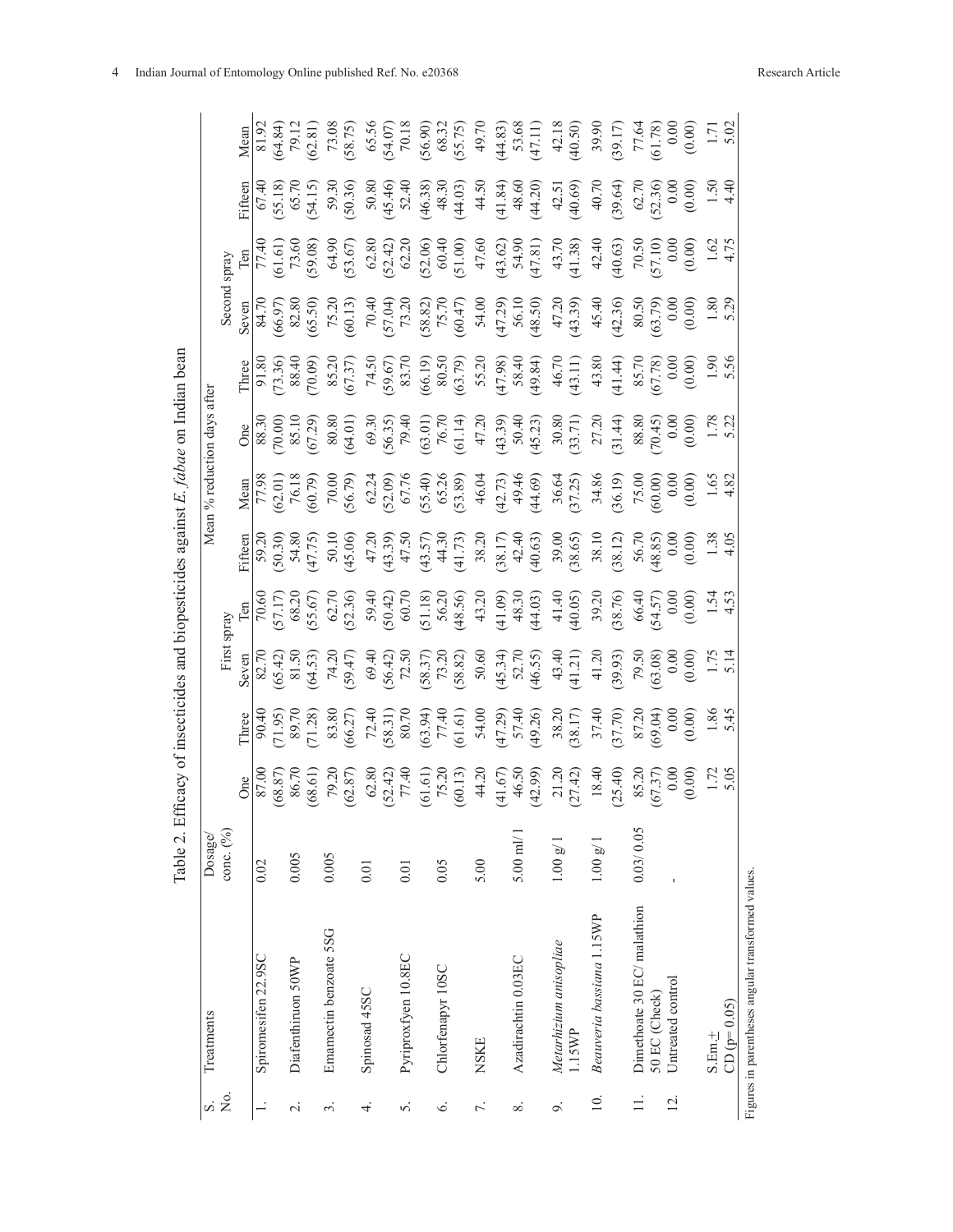| S              | Treatments                                         | Dosage/            |                                                                                                                                                                                                                             |                                                                                                                                                                                                 |                                                                                                                                               |                                                                                                                                                                                                     |                                                                                                                                                                                                                                                                                                                   | Mean % reduction days after |                                                                                                                                                                                                                                                                                                                      |                                                                                                                                                                                                                                                                                                                                                                                                                                        |                                                                                                                                                                                                                                                                                                                                                                                                                              |                                                                                                                                                                                                                                |                                                                                                                                                                                                                                                                                                                                              |
|----------------|----------------------------------------------------|--------------------|-----------------------------------------------------------------------------------------------------------------------------------------------------------------------------------------------------------------------------|-------------------------------------------------------------------------------------------------------------------------------------------------------------------------------------------------|-----------------------------------------------------------------------------------------------------------------------------------------------|-----------------------------------------------------------------------------------------------------------------------------------------------------------------------------------------------------|-------------------------------------------------------------------------------------------------------------------------------------------------------------------------------------------------------------------------------------------------------------------------------------------------------------------|-----------------------------|----------------------------------------------------------------------------------------------------------------------------------------------------------------------------------------------------------------------------------------------------------------------------------------------------------------------|----------------------------------------------------------------------------------------------------------------------------------------------------------------------------------------------------------------------------------------------------------------------------------------------------------------------------------------------------------------------------------------------------------------------------------------|------------------------------------------------------------------------------------------------------------------------------------------------------------------------------------------------------------------------------------------------------------------------------------------------------------------------------------------------------------------------------------------------------------------------------|--------------------------------------------------------------------------------------------------------------------------------------------------------------------------------------------------------------------------------|----------------------------------------------------------------------------------------------------------------------------------------------------------------------------------------------------------------------------------------------------------------------------------------------------------------------------------------------|
| Σó             |                                                    | Conc. (%)          |                                                                                                                                                                                                                             |                                                                                                                                                                                                 | First spray                                                                                                                                   |                                                                                                                                                                                                     |                                                                                                                                                                                                                                                                                                                   |                             |                                                                                                                                                                                                                                                                                                                      | Second spray                                                                                                                                                                                                                                                                                                                                                                                                                           |                                                                                                                                                                                                                                                                                                                                                                                                                              |                                                                                                                                                                                                                                |                                                                                                                                                                                                                                                                                                                                              |
|                |                                                    |                    | One                                                                                                                                                                                                                         | Three                                                                                                                                                                                           | Seven                                                                                                                                         | Fifteen                                                                                                                                                                                             |                                                                                                                                                                                                                                                                                                                   |                             | Three                                                                                                                                                                                                                                                                                                                |                                                                                                                                                                                                                                                                                                                                                                                                                                        |                                                                                                                                                                                                                                                                                                                                                                                                                              | Fifteen                                                                                                                                                                                                                        | Mean                                                                                                                                                                                                                                                                                                                                         |
|                | Spiromesifen 22.9SC                                | 0.02               | $\frac{86.40}{86.40}$                                                                                                                                                                                                       |                                                                                                                                                                                                 |                                                                                                                                               |                                                                                                                                                                                                     |                                                                                                                                                                                                                                                                                                                   |                             |                                                                                                                                                                                                                                                                                                                      |                                                                                                                                                                                                                                                                                                                                                                                                                                        |                                                                                                                                                                                                                                                                                                                                                                                                                              |                                                                                                                                                                                                                                |                                                                                                                                                                                                                                                                                                                                              |
|                |                                                    |                    |                                                                                                                                                                                                                             |                                                                                                                                                                                                 |                                                                                                                                               |                                                                                                                                                                                                     |                                                                                                                                                                                                                                                                                                                   |                             |                                                                                                                                                                                                                                                                                                                      |                                                                                                                                                                                                                                                                                                                                                                                                                                        |                                                                                                                                                                                                                                                                                                                                                                                                                              |                                                                                                                                                                                                                                |                                                                                                                                                                                                                                                                                                                                              |
| $\sim$         | Diafenthiruon 50WP                                 | 0.005              |                                                                                                                                                                                                                             |                                                                                                                                                                                                 |                                                                                                                                               |                                                                                                                                                                                                     |                                                                                                                                                                                                                                                                                                                   |                             |                                                                                                                                                                                                                                                                                                                      |                                                                                                                                                                                                                                                                                                                                                                                                                                        |                                                                                                                                                                                                                                                                                                                                                                                                                              |                                                                                                                                                                                                                                |                                                                                                                                                                                                                                                                                                                                              |
|                |                                                    |                    |                                                                                                                                                                                                                             |                                                                                                                                                                                                 |                                                                                                                                               |                                                                                                                                                                                                     |                                                                                                                                                                                                                                                                                                                   |                             |                                                                                                                                                                                                                                                                                                                      |                                                                                                                                                                                                                                                                                                                                                                                                                                        |                                                                                                                                                                                                                                                                                                                                                                                                                              |                                                                                                                                                                                                                                |                                                                                                                                                                                                                                                                                                                                              |
| $\dot{\infty}$ | Emamectin benzoate 5SG                             | 0.005              |                                                                                                                                                                                                                             |                                                                                                                                                                                                 |                                                                                                                                               |                                                                                                                                                                                                     |                                                                                                                                                                                                                                                                                                                   |                             |                                                                                                                                                                                                                                                                                                                      |                                                                                                                                                                                                                                                                                                                                                                                                                                        |                                                                                                                                                                                                                                                                                                                                                                                                                              |                                                                                                                                                                                                                                |                                                                                                                                                                                                                                                                                                                                              |
|                |                                                    |                    | $(68.30)$ $(66.38)$ $(66.30)$ $(66.30)$ $(66.30)$ $(66.30)$ $(66.30)$ $(66.30)$ $(66.30)$ $(66.30)$ $(66.30)$ $(66.30)$ $(66.30)$ $(66.30)$ $(66.30)$ $(66.30)$ $(66.30)$ $(66.30)$ $(66.30)$ $(66.30)$ $(66.30)$ $(66.30)$ | $[8.80\n8.80\n8.81\n8.82\n8.83\n8.85\n8.87\n8.88\n8.89\n8.81\n8.81\n8.82\n8.83\n8.84\n8.85\n8.87\n8.87\n8.89\n8.81\n8.81\n8.82\n8.83\n8.85\n8.87\n8.89\n8.81\n8.85\n8.87\n8.89\n8.81\n8.82\n8.$ | $[83.00\n80.20\n80.30\n80.40\n80.50\n80.50\n72.50\n73.50\n74.50\n75.50\n86.51\n87.51\n88.52\n89.53\n90.54\n14.58\n15.50\n15.50\n15.50\n15.50$ | $58.17\n58.19\n59.66\n59.67\n50.68\n51.69\n53.60\n54.69\n55.60\n56.60\n57.60\n58.61\n59.61\n50.62\n51.63\n52.64\n53.65\n54.66\n55.67\n56.69\n57.60\n59.61\n50.62\n51.70\n52.63\n53.64\n54.65\n55.6$ | $\frac{\text{Mean}}{\text{Mean}}$ $\frac{1}{1000}$ $\frac{1}{1000}$ $\frac{1}{1000}$ $\frac{1}{1000}$ $\frac{1}{1000}$ $\frac{1}{1000}$ $\frac{1}{1000}$ $\frac{1}{1000}$ $\frac{1}{1000}$ $\frac{1}{1000}$ $\frac{1}{1000}$ $\frac{1}{1000}$ $\frac{1}{1000}$ $\frac{1}{1000}$ $\frac{1}{1000}$ $\frac{1}{1000}$ |                             | $\begin{array}{l} 90.70 \\ 87.40 \\ (71.76) \\ (89.21) \\ (96.21) \\ (96.31) \\ (96.32) \\ (96.33) \\ (96.33) \\ (96.33) \\ (96.33) \\ (96.33) \\ (96.33) \\ (96.33) \\ (96.33) \\ (96.33) \\ (96.33) \\ (96.33) \\ (96.33) \\ (96.33) \\ (96.33) \\ (96.33) \\ (96.33) \\ (96.33) \\ (96.33) \\ (96.33) \\ (96.33)$ | $\begin{array}{l} \mathbf{S} \mathbf{v} = \mathbf{S} \mathbf{v} \\ \hline \mathbf{S} \mathbf{S} \mathbf{S} \mathbf{S} \mathbf{S} \\ \hline \mathbf{S} \mathbf{S} \mathbf{S} \mathbf{S} \mathbf{S} \\ \hline \mathbf{S} \mathbf{S} \mathbf{S} \mathbf{S} \mathbf{S} \\ \hline \mathbf{S} \mathbf{S} \mathbf{S} \mathbf{S} \mathbf{S} \mathbf{S} \mathbf{S} \mathbf{S} \\ \hline \mathbf{S} \mathbf{S} \mathbf{S} \mathbf{S} \mathbf{S}$ | $[\frac{1}{2}, \frac{1}{2}, \frac{1}{2}, \frac{1}{2}, \frac{1}{2}, \frac{1}{2}, \frac{1}{2}, \frac{1}{2}, \frac{1}{2}, \frac{1}{2}, \frac{1}{2}, \frac{1}{2}, \frac{1}{2}, \frac{1}{2}, \frac{1}{2}, \frac{1}{2}, \frac{1}{2}, \frac{1}{2}, \frac{1}{2}, \frac{1}{2}, \frac{1}{2}, \frac{1}{2}, \frac{1}{2}, \frac{1}{2}, \frac{1}{2}, \frac{1}{2}, \frac{1}{2}, \frac{1}{2}, \frac{1}{2}, \frac{1}{2}, \frac{1}{2}, \frac{$ | $(68.4)$ $(68.5)$ $(69.4)$ $(69.4)$ $(69.4)$ $(69.4)$ $(69.4)$ $(69.4)$ $(69.4)$ $(69.4)$ $(69.4)$ $(69.4)$ $(69.4)$ $(69.4)$ $(69.4)$ $(69.4)$ $(69.4)$ $(69.4)$ $(69.4)$ $(69.4)$ $(69.4)$ $(69.4)$ $(69.4)$ $(69.4)$ $(69.$ | $[ \frac{16}{8118} \frac{16}{318} \frac{16}{318} \frac{16}{318} \frac{16}{318} \frac{16}{318} \frac{16}{318} \frac{16}{318} \frac{16}{318} \frac{16}{318} \frac{16}{318} \frac{16}{318} \frac{16}{318} \frac{16}{318} \frac{16}{318} \frac{16}{318} \frac{16}{318} \frac{16}{318} \frac{16}{318} \frac{16}{318} \frac{16}{318} \frac{16}{31$ |
| 4.             | Spinosad 45SC                                      | 0.01               |                                                                                                                                                                                                                             |                                                                                                                                                                                                 |                                                                                                                                               |                                                                                                                                                                                                     |                                                                                                                                                                                                                                                                                                                   |                             |                                                                                                                                                                                                                                                                                                                      |                                                                                                                                                                                                                                                                                                                                                                                                                                        |                                                                                                                                                                                                                                                                                                                                                                                                                              |                                                                                                                                                                                                                                |                                                                                                                                                                                                                                                                                                                                              |
|                |                                                    |                    |                                                                                                                                                                                                                             |                                                                                                                                                                                                 |                                                                                                                                               |                                                                                                                                                                                                     |                                                                                                                                                                                                                                                                                                                   |                             |                                                                                                                                                                                                                                                                                                                      |                                                                                                                                                                                                                                                                                                                                                                                                                                        |                                                                                                                                                                                                                                                                                                                                                                                                                              |                                                                                                                                                                                                                                |                                                                                                                                                                                                                                                                                                                                              |
| 5.             | Pyriproxyfen 10.8EC                                | 0.01               |                                                                                                                                                                                                                             |                                                                                                                                                                                                 |                                                                                                                                               |                                                                                                                                                                                                     |                                                                                                                                                                                                                                                                                                                   |                             |                                                                                                                                                                                                                                                                                                                      |                                                                                                                                                                                                                                                                                                                                                                                                                                        |                                                                                                                                                                                                                                                                                                                                                                                                                              |                                                                                                                                                                                                                                |                                                                                                                                                                                                                                                                                                                                              |
|                |                                                    |                    |                                                                                                                                                                                                                             |                                                                                                                                                                                                 |                                                                                                                                               |                                                                                                                                                                                                     |                                                                                                                                                                                                                                                                                                                   |                             |                                                                                                                                                                                                                                                                                                                      |                                                                                                                                                                                                                                                                                                                                                                                                                                        |                                                                                                                                                                                                                                                                                                                                                                                                                              |                                                                                                                                                                                                                                |                                                                                                                                                                                                                                                                                                                                              |
| ی              | Chlorfenapyr 10SC                                  | 0.05               |                                                                                                                                                                                                                             |                                                                                                                                                                                                 |                                                                                                                                               |                                                                                                                                                                                                     |                                                                                                                                                                                                                                                                                                                   |                             |                                                                                                                                                                                                                                                                                                                      |                                                                                                                                                                                                                                                                                                                                                                                                                                        |                                                                                                                                                                                                                                                                                                                                                                                                                              |                                                                                                                                                                                                                                |                                                                                                                                                                                                                                                                                                                                              |
|                |                                                    |                    |                                                                                                                                                                                                                             |                                                                                                                                                                                                 |                                                                                                                                               |                                                                                                                                                                                                     |                                                                                                                                                                                                                                                                                                                   |                             |                                                                                                                                                                                                                                                                                                                      |                                                                                                                                                                                                                                                                                                                                                                                                                                        |                                                                                                                                                                                                                                                                                                                                                                                                                              |                                                                                                                                                                                                                                |                                                                                                                                                                                                                                                                                                                                              |
| $\tilde{L}$    | NSKE                                               | 5.00               |                                                                                                                                                                                                                             |                                                                                                                                                                                                 |                                                                                                                                               |                                                                                                                                                                                                     |                                                                                                                                                                                                                                                                                                                   |                             |                                                                                                                                                                                                                                                                                                                      |                                                                                                                                                                                                                                                                                                                                                                                                                                        |                                                                                                                                                                                                                                                                                                                                                                                                                              |                                                                                                                                                                                                                                |                                                                                                                                                                                                                                                                                                                                              |
|                |                                                    |                    |                                                                                                                                                                                                                             |                                                                                                                                                                                                 |                                                                                                                                               |                                                                                                                                                                                                     |                                                                                                                                                                                                                                                                                                                   |                             |                                                                                                                                                                                                                                                                                                                      |                                                                                                                                                                                                                                                                                                                                                                                                                                        |                                                                                                                                                                                                                                                                                                                                                                                                                              |                                                                                                                                                                                                                                |                                                                                                                                                                                                                                                                                                                                              |
| ∞ं             | Azadirachtin 0.03EC                                | $5.00$ ml/         |                                                                                                                                                                                                                             |                                                                                                                                                                                                 |                                                                                                                                               |                                                                                                                                                                                                     |                                                                                                                                                                                                                                                                                                                   |                             |                                                                                                                                                                                                                                                                                                                      |                                                                                                                                                                                                                                                                                                                                                                                                                                        |                                                                                                                                                                                                                                                                                                                                                                                                                              |                                                                                                                                                                                                                                |                                                                                                                                                                                                                                                                                                                                              |
|                |                                                    |                    |                                                                                                                                                                                                                             |                                                                                                                                                                                                 |                                                                                                                                               |                                                                                                                                                                                                     |                                                                                                                                                                                                                                                                                                                   |                             |                                                                                                                                                                                                                                                                                                                      |                                                                                                                                                                                                                                                                                                                                                                                                                                        |                                                                                                                                                                                                                                                                                                                                                                                                                              |                                                                                                                                                                                                                                |                                                                                                                                                                                                                                                                                                                                              |
| $\sigma$       | Metarhizium anisopliae                             | $1.00~{\rm g} / 1$ |                                                                                                                                                                                                                             |                                                                                                                                                                                                 |                                                                                                                                               |                                                                                                                                                                                                     |                                                                                                                                                                                                                                                                                                                   |                             |                                                                                                                                                                                                                                                                                                                      |                                                                                                                                                                                                                                                                                                                                                                                                                                        |                                                                                                                                                                                                                                                                                                                                                                                                                              |                                                                                                                                                                                                                                |                                                                                                                                                                                                                                                                                                                                              |
|                | 15MP                                               |                    |                                                                                                                                                                                                                             |                                                                                                                                                                                                 |                                                                                                                                               |                                                                                                                                                                                                     |                                                                                                                                                                                                                                                                                                                   |                             |                                                                                                                                                                                                                                                                                                                      |                                                                                                                                                                                                                                                                                                                                                                                                                                        |                                                                                                                                                                                                                                                                                                                                                                                                                              |                                                                                                                                                                                                                                |                                                                                                                                                                                                                                                                                                                                              |
| $\Xi$          | Beauveria bassiana 1.15WP                          | $1.00\;{\rm g}/1$  |                                                                                                                                                                                                                             |                                                                                                                                                                                                 |                                                                                                                                               |                                                                                                                                                                                                     |                                                                                                                                                                                                                                                                                                                   |                             |                                                                                                                                                                                                                                                                                                                      |                                                                                                                                                                                                                                                                                                                                                                                                                                        |                                                                                                                                                                                                                                                                                                                                                                                                                              |                                                                                                                                                                                                                                |                                                                                                                                                                                                                                                                                                                                              |
|                |                                                    |                    |                                                                                                                                                                                                                             |                                                                                                                                                                                                 |                                                                                                                                               |                                                                                                                                                                                                     |                                                                                                                                                                                                                                                                                                                   |                             |                                                                                                                                                                                                                                                                                                                      |                                                                                                                                                                                                                                                                                                                                                                                                                                        |                                                                                                                                                                                                                                                                                                                                                                                                                              |                                                                                                                                                                                                                                |                                                                                                                                                                                                                                                                                                                                              |
| $\equiv$       | Dimethoate 30 EC/ malathion                        | 0.03/0.05          |                                                                                                                                                                                                                             |                                                                                                                                                                                                 |                                                                                                                                               |                                                                                                                                                                                                     |                                                                                                                                                                                                                                                                                                                   |                             |                                                                                                                                                                                                                                                                                                                      |                                                                                                                                                                                                                                                                                                                                                                                                                                        |                                                                                                                                                                                                                                                                                                                                                                                                                              |                                                                                                                                                                                                                                |                                                                                                                                                                                                                                                                                                                                              |
|                | 50 EC (Check)                                      |                    |                                                                                                                                                                                                                             |                                                                                                                                                                                                 |                                                                                                                                               |                                                                                                                                                                                                     |                                                                                                                                                                                                                                                                                                                   |                             |                                                                                                                                                                                                                                                                                                                      |                                                                                                                                                                                                                                                                                                                                                                                                                                        |                                                                                                                                                                                                                                                                                                                                                                                                                              |                                                                                                                                                                                                                                |                                                                                                                                                                                                                                                                                                                                              |
| $\overline{c}$ | Untreated control                                  |                    |                                                                                                                                                                                                                             |                                                                                                                                                                                                 |                                                                                                                                               |                                                                                                                                                                                                     |                                                                                                                                                                                                                                                                                                                   |                             |                                                                                                                                                                                                                                                                                                                      |                                                                                                                                                                                                                                                                                                                                                                                                                                        |                                                                                                                                                                                                                                                                                                                                                                                                                              |                                                                                                                                                                                                                                |                                                                                                                                                                                                                                                                                                                                              |
|                |                                                    |                    |                                                                                                                                                                                                                             |                                                                                                                                                                                                 |                                                                                                                                               |                                                                                                                                                                                                     |                                                                                                                                                                                                                                                                                                                   |                             |                                                                                                                                                                                                                                                                                                                      |                                                                                                                                                                                                                                                                                                                                                                                                                                        |                                                                                                                                                                                                                                                                                                                                                                                                                              |                                                                                                                                                                                                                                |                                                                                                                                                                                                                                                                                                                                              |
|                | S.Enn.                                             |                    |                                                                                                                                                                                                                             |                                                                                                                                                                                                 |                                                                                                                                               |                                                                                                                                                                                                     |                                                                                                                                                                                                                                                                                                                   |                             |                                                                                                                                                                                                                                                                                                                      |                                                                                                                                                                                                                                                                                                                                                                                                                                        |                                                                                                                                                                                                                                                                                                                                                                                                                              |                                                                                                                                                                                                                                |                                                                                                                                                                                                                                                                                                                                              |
|                | $CD (p=0.05)$                                      |                    |                                                                                                                                                                                                                             |                                                                                                                                                                                                 |                                                                                                                                               |                                                                                                                                                                                                     |                                                                                                                                                                                                                                                                                                                   |                             |                                                                                                                                                                                                                                                                                                                      |                                                                                                                                                                                                                                                                                                                                                                                                                                        |                                                                                                                                                                                                                                                                                                                                                                                                                              |                                                                                                                                                                                                                                |                                                                                                                                                                                                                                                                                                                                              |
|                | Figures in parentheses angular transformed values. |                    |                                                                                                                                                                                                                             |                                                                                                                                                                                                 |                                                                                                                                               |                                                                                                                                                                                                     |                                                                                                                                                                                                                                                                                                                   |                             |                                                                                                                                                                                                                                                                                                                      |                                                                                                                                                                                                                                                                                                                                                                                                                                        |                                                                                                                                                                                                                                                                                                                                                                                                                              |                                                                                                                                                                                                                                |                                                                                                                                                                                                                                                                                                                                              |

Table 3. Efficacy of insecticides and biopesticides against B. tabaci on Indian bean Table 3. Efficacy of insecticides and biopesticides against *B. tabaci* on Indian bean

Efficacy of insecticides and biopesticides against major sucking insect pests of Indian bean *Lablab purpureus* var. *typicus* 5 Shivani Choudhary et al.